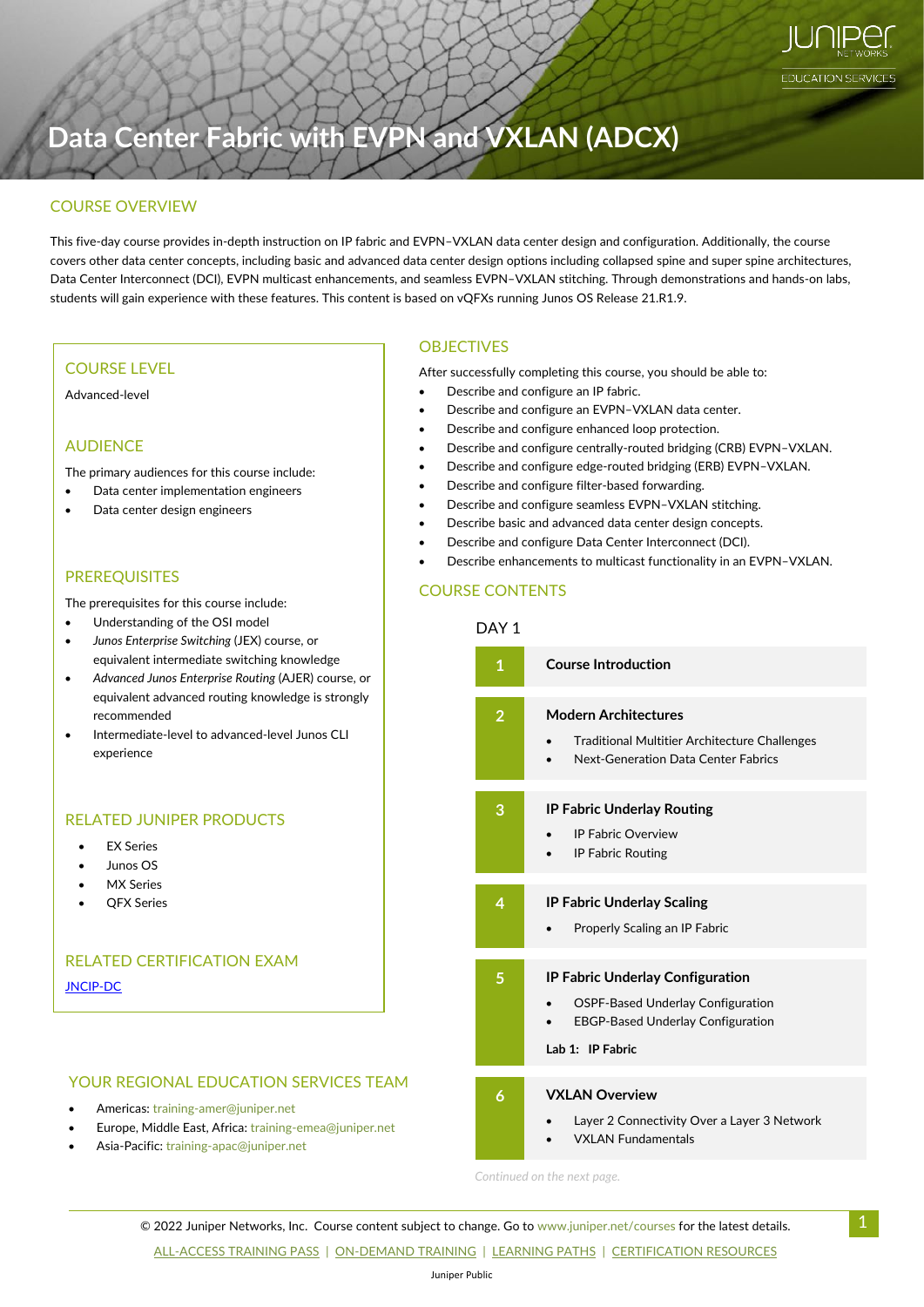# **Data Center Fabric with EVPN and VXLAN (ADCX)**

#### COURSE CONTENTS

| DAY <sub>2</sub> |                                                                                                                                                                                       | DAY 3 (contd.)                                                                                                                                                                             |
|------------------|---------------------------------------------------------------------------------------------------------------------------------------------------------------------------------------|--------------------------------------------------------------------------------------------------------------------------------------------------------------------------------------------|
| $\overline{7}$   | <b>Controller-Less VXLAN Overview</b><br>Control Plane and Data Plane of VXLAN in a<br>Controller-Less Overlay                                                                        | 16<br><b>Configuring Centrally Routed Bridging</b><br><b>Centrally Routed Bridging</b><br>Centrally Routed Bridging Configuration<br>Lab 4 : Configure CRB                                 |
| 8<br>9           | <b>VXLAN Gateways</b><br>Purpose and Function of VXLAN Gateways                                                                                                                       | 17<br><b>Configuring Edge Routed Bridging</b><br><b>EVPN-VXLAN Reference Architectures</b>                                                                                                 |
|                  | <b>EVPN Overview</b><br><b>EVPN Functionality</b><br>٠<br>EVPN Control in a VXLAN Deployment                                                                                          | Overview<br><b>ERB Configuration</b><br><b>ERB Verification</b><br>Lab 5: Configure ERB                                                                                                    |
| 10               | <b>EVPN Protocol</b><br><b>EVPN Routing and Bridging</b><br>$\bullet$                                                                                                                 | DAY <sub>4</sub>                                                                                                                                                                           |
| 11               | <b>Configuring EVPN-VXLAN</b><br><b>EVPN-Controlled VXLAN Configuration</b><br>Lab 2: Configure EVPN-VXLAN                                                                            | 18<br><b>Configuring a Collapsed Fabric</b><br><b>Collapsed Spine Architecture</b><br>Collapsed Spine Configuration and<br>Implementation                                                  |
| DAY <sub>3</sub> |                                                                                                                                                                                       | 19<br><b>Filter-Based Forwarding</b>                                                                                                                                                       |
| 12               | <b>Enhanced Loop Protection</b><br>Loop Potential<br>$\bullet$<br>Loop-Detect Protocol Configuration<br>$\bullet$                                                                     | Filter-Based Forwarding Overview<br>Filter-Based Forwarding Configuration<br>$\bullet$<br>Filter-Based Forwarding Verification<br>$\bullet$<br>Lab 6: Implementing Filter-Based Forwarding |
| 13               | <b>MAC VRF Overview</b><br>The Benefits of Deploying MAC VRFs<br>$\bullet$<br>Data Center Architectures Available for MAC<br>$\bullet$<br><b>VRFs</b>                                 | <b>Super Spine Configuration</b><br>20<br>Super Spine Architecture<br><b>Super Spine Configuration</b>                                                                                     |
| 14               | <b>MAC VRF Design Options</b><br><b>MAC-VRF Configuration</b>                                                                                                                         | 21<br><b>EVPN Multicast Extensions</b><br><b>Multicast Extensions to EVPN</b>                                                                                                              |
|                  | <b>MAC-VRF Deployment Requirements</b><br>$\bullet$<br><b>MAC-VRF Use Case</b><br>$\bullet$<br><b>Common Parameters</b><br>$\bullet$<br>VLAN-Based MAC-VRF Configuration<br>$\bullet$ | <b>EVPN Multicast Configuration</b><br>22<br><b>EVPN Multicast Configuration</b>                                                                                                           |
|                  | <b>VLAN-Aware MAC-VRF Configuration</b><br>$\bullet$<br>VLAN-Bundle MAC-VRF Configuration<br>$\bullet$<br>Lab 3: Configure VLAN-Based MAC VRF                                         | 23<br><b>EVPN Multicast Assisted Replication</b><br>The Potential Problem with EVPN Multicast<br><b>EVPN Multicast Use Case</b>                                                            |
| 15               | <b>Basic Data Center Architectures</b><br>Basic Data Center Architectures and<br><b>Deployment Scenarios</b>                                                                          | <b>Assisted Replication Overview</b><br>$\bullet$<br>Assisted Replication Configuration<br>Assisted Replication with SMET<br>Continued on the next page.                                   |
|                  |                                                                                                                                                                                       |                                                                                                                                                                                            |

*Continued in the next column.*

© 2022 Juniper Networks, Inc. Course content subject to change. Go t[o www.juniper.net/courses](https://learningportal.juniper.net/juniper/user_training.aspx?display=type%3aclassroom-training-with-survey.png) for the latest details.

[ALL-ACCESS TRAINING PASS](https://learningportal.juniper.net/juniper/user_activity_info.aspx?id=ALL-ACCESS-TRAINING-PASS-HOME&elqTrackId=LP-material-reference) | [ON-DEMAND](https://learningportal.juniper.net/juniper/user_activity_info.aspx?id=JUNIPER-ONDEMAND-TRAINING-HOME&elqTrackId=LP-material-reference) TRAINING | [LEARNING PATHS](https://learningportal.juniper.net/juniper/user_activity_info.aspx?id=JUNIPER-LEARNING-PATHS-HOME&elqTrackId=LP-material-reference) | [CERTIFICATION RESOURCES](https://learningportal.juniper.net/juniper/user_activity_info.aspx?id=JUNIPER-CERTIFICATION-PROGRAM-HOME&elqTrackId=LP-material-reference)